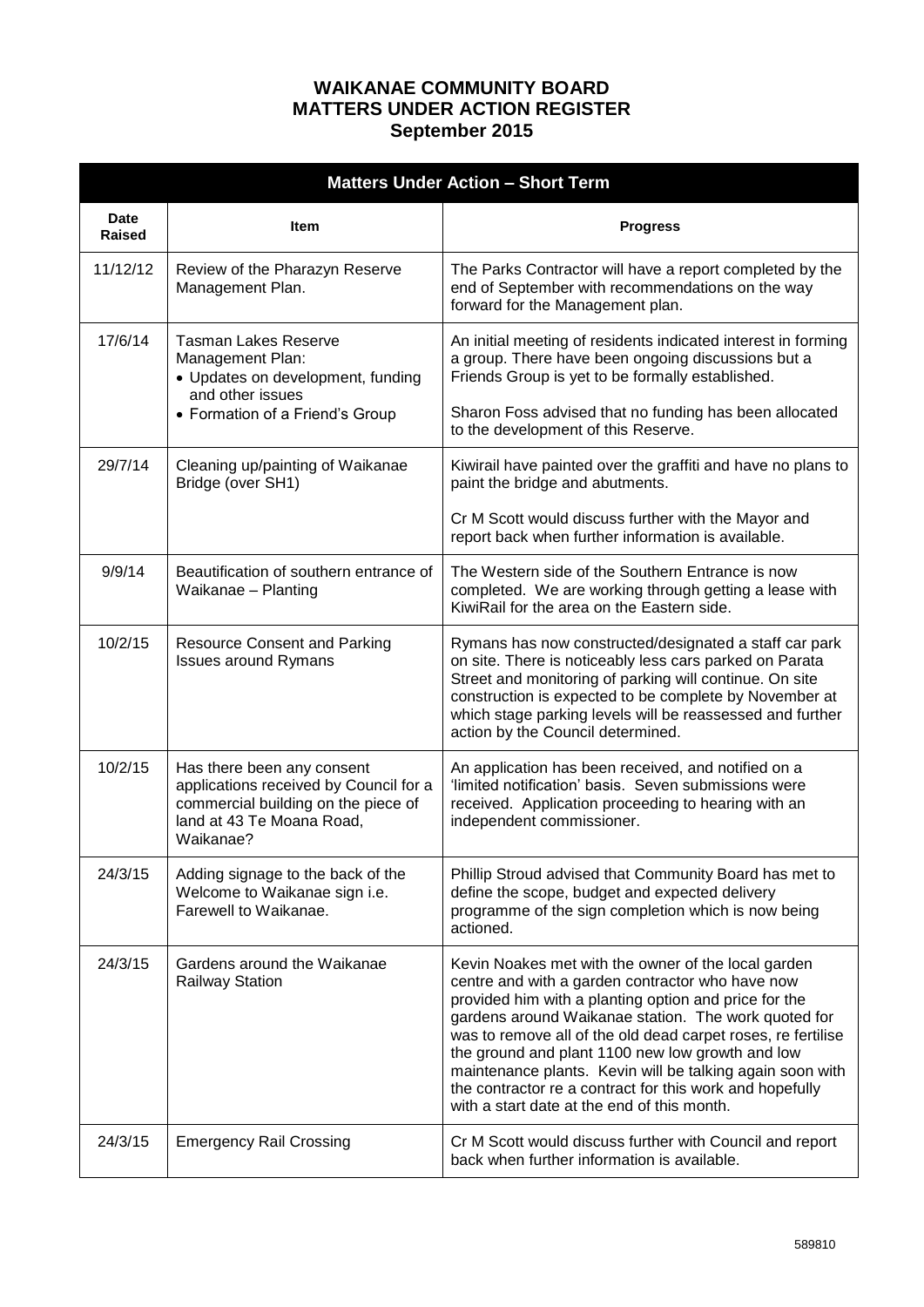| <b>Matters Under Action - Short Term</b> |                                                                               |                                                                                                                                                                                                                                      |
|------------------------------------------|-------------------------------------------------------------------------------|--------------------------------------------------------------------------------------------------------------------------------------------------------------------------------------------------------------------------------------|
| 5/5/15                                   | APN Signage –<br>Progress report requested on the<br>amended resource consent | An application with all the requested information has been<br>received. On receiving advice from the Council that the<br>application would be publicly notified, the applicant has<br>requested that the application be put on hold. |